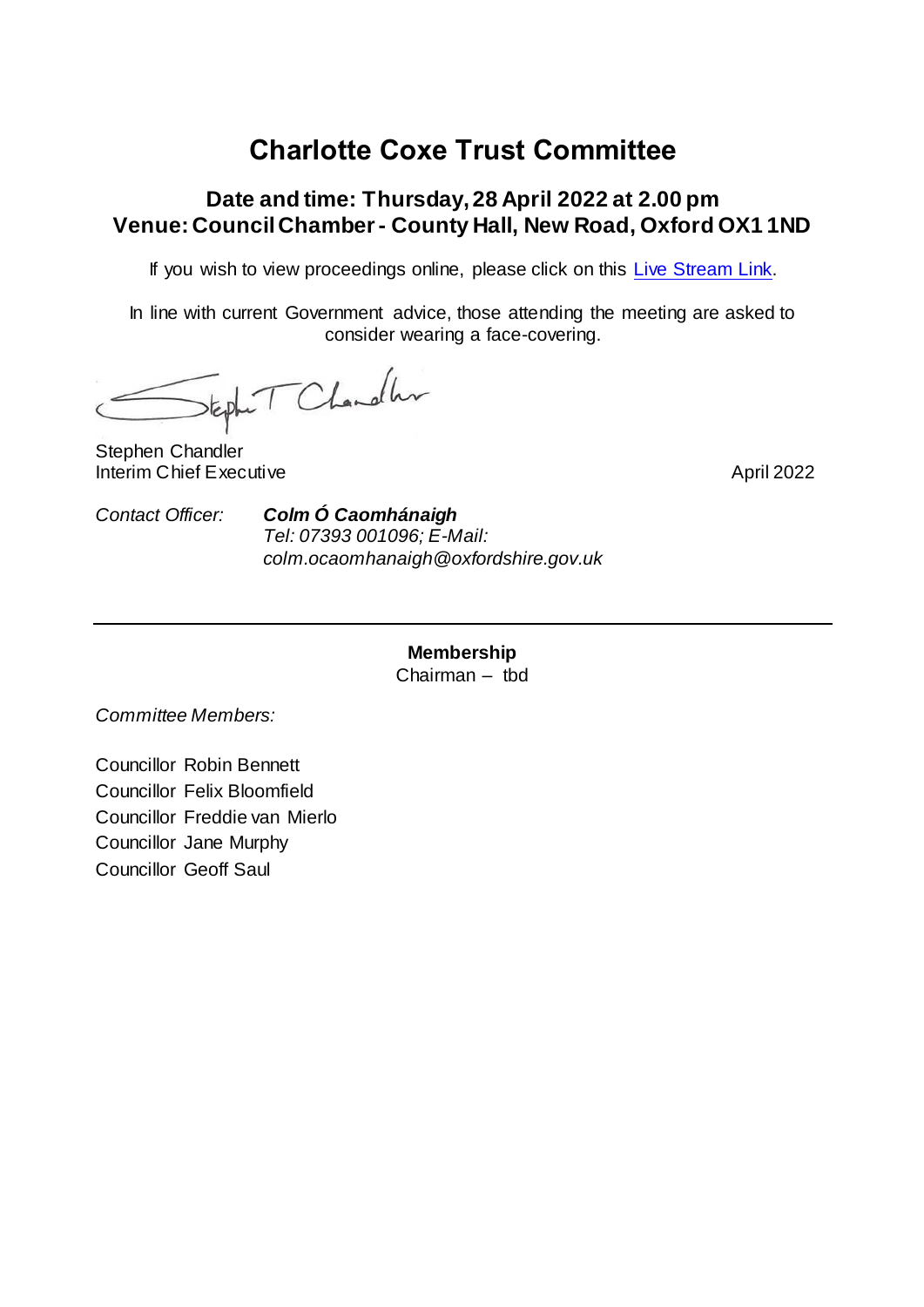## **A G E N D A**

| $\mathbf 1$ . | Election of Chair for the remainder of the 2021/22 Council Year                                                                                                                                                                                                                                                                                              |
|---------------|--------------------------------------------------------------------------------------------------------------------------------------------------------------------------------------------------------------------------------------------------------------------------------------------------------------------------------------------------------------|
| 2.            | Election of Deputy Chair for the remainder of the 2021/22 Council<br>Year                                                                                                                                                                                                                                                                                    |
| 3.            | <b>Apologies for Absence and Temporary Appointments</b>                                                                                                                                                                                                                                                                                                      |
| 4.            | <b>Declarations of Interest</b>                                                                                                                                                                                                                                                                                                                              |
|               | Please see guidance note                                                                                                                                                                                                                                                                                                                                     |
| 5.            | <b>Petitions and Public Address</b>                                                                                                                                                                                                                                                                                                                          |
|               | Members of the public who wish to speak at this meeting can attend the meeting<br>in person or 'virtually' through an online connection.                                                                                                                                                                                                                     |
|               | To facilitate 'hybrid' meetings we are asking that requests to speak are submitted<br>by no later than 9am four working days before the meeting i.e., 9am on Friday 22<br>April 2022. Requests to speak should be sent to<br>colm.ocaomhanaigh@oxfordshire.gov.uk                                                                                            |
|               | If you are speaking 'virtually', you may submit a written statement of your<br>presentation to ensure that if the technology fails, then your views can still be<br>taken into account. A written copy of your statement can be provided no later<br>than 9am 2 working days before the meeting. Written submissions should be no<br>longer than 1 A4 sheet. |
| 6.            | <b>EXEMPTITEM</b>                                                                                                                                                                                                                                                                                                                                            |
|               | In the event that any Member or Officer wishes to discuss the information set out<br>in the Annexes to Agenda Item 7, the Committee will be invited to resolve to<br>exclude the public for the consideration of those Annexes by passing a resolution<br>in relation in the following terms:                                                                |
|               | "that the public be excluded during the consideration of the Annexes since<br>it is likely that if they were present during that discussion there would be a<br>disclosure of "exempt" information as described in Part I of Schedule 12A<br>to the Local Government Act, 1972 and specified below the item in the<br>Agenda".                               |
|               | <b>NOTE:</b> The report does not contain exempt information and is available to the<br>public.                                                                                                                                                                                                                                                               |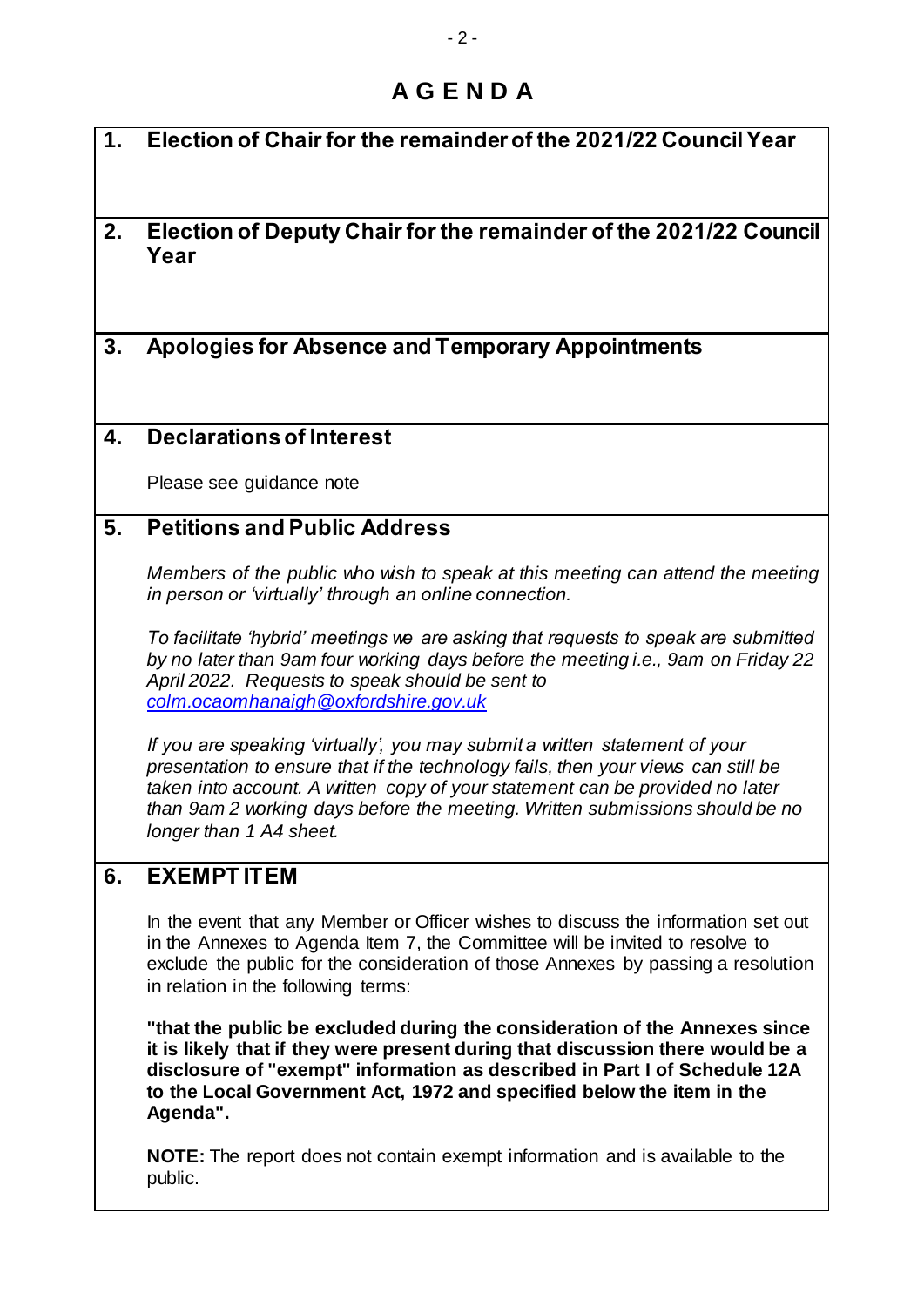|                | THE ANNEXES TO THE ITEM NAMED HAVE NOT BEEN MADE PUBLIC AND<br><b>SHOULD BE REGARDED AS 'CONFIDENTIAL' BY MEMBERS AND</b><br>OFFICERS ENTITLED TO RECEIVE THEM.                                                                                                                                                                                                                                                                                                                                                                                                                                                                                                                                                                                            |
|----------------|------------------------------------------------------------------------------------------------------------------------------------------------------------------------------------------------------------------------------------------------------------------------------------------------------------------------------------------------------------------------------------------------------------------------------------------------------------------------------------------------------------------------------------------------------------------------------------------------------------------------------------------------------------------------------------------------------------------------------------------------------------|
| $\mathbf{7}$ . | Background Report and Initial Recommendations for the Work of<br>the Committee (Pages 1 - 60)                                                                                                                                                                                                                                                                                                                                                                                                                                                                                                                                                                                                                                                              |
|                | Report by Director of Law & Governance                                                                                                                                                                                                                                                                                                                                                                                                                                                                                                                                                                                                                                                                                                                     |
|                | The information in this case is exempt in that it falls within the following<br>prescribed categories:                                                                                                                                                                                                                                                                                                                                                                                                                                                                                                                                                                                                                                                     |
|                | 3. Information relating to the financial or business affairs of any particular person<br>(including the authority holding that information) and since it is considered that, in<br>all the circumstances of the case, the public interest in maintaining the exemption<br>outweighs the public interest in disclosing the information.                                                                                                                                                                                                                                                                                                                                                                                                                     |
|                | 5. Information in respect of which a claim to legal professional privilege could be<br>maintained in legal proceedings.                                                                                                                                                                                                                                                                                                                                                                                                                                                                                                                                                                                                                                    |
|                | Annexes A & B containing exempt information under the above paragraphs are<br>attached.                                                                                                                                                                                                                                                                                                                                                                                                                                                                                                                                                                                                                                                                    |
|                | The purpose of the report is to make members aware of the history of the<br>Charlotte Coxe Trust and the key decisions the Committee will need to make, as<br>well as recommending steps that should be taken before the next meeting of this<br>Committee.                                                                                                                                                                                                                                                                                                                                                                                                                                                                                                |
|                | The Committee is RECOMMENDED to                                                                                                                                                                                                                                                                                                                                                                                                                                                                                                                                                                                                                                                                                                                            |
|                | Request a written presentation from Watlington Parish Council ("the<br>(a)<br>Parish Council") in advance of the next meeting of the Committee<br>explaining why it would be an appropriate manager of the Charlotte<br>Coxe Trust and how it has the necessary technical capacity and<br>resources (including legal, financial and surveying expertise) to<br>deal with the management of the Trust.<br>(b)<br>Request a written presentation from Oxfordshire County Council<br>("the County Council") in its capacity as library authority in<br>advance of the next meeting of the Committee with its proposals<br>for the terms of the new lease of Watlington Library.<br>Agree that consideration of matters in connection with 10 Davenport<br>(c) |
|                | Place should be postponed in view of the recent rejection of the<br>relevant planning application.                                                                                                                                                                                                                                                                                                                                                                                                                                                                                                                                                                                                                                                         |
| 8.             | Report on Renovation and Letting of 33 High Street, Watlington<br>(Pages 61 - 94)                                                                                                                                                                                                                                                                                                                                                                                                                                                                                                                                                                                                                                                                          |
|                | Report by Director of Law & Governance                                                                                                                                                                                                                                                                                                                                                                                                                                                                                                                                                                                                                                                                                                                     |
|                | The purpose of the report is to outline (a) the work proposed by Watlington Parish<br>Council at 33 High Street (b) recent requests received by the County Council in<br>connection with the work and (c) proposals for letting the property.                                                                                                                                                                                                                                                                                                                                                                                                                                                                                                              |